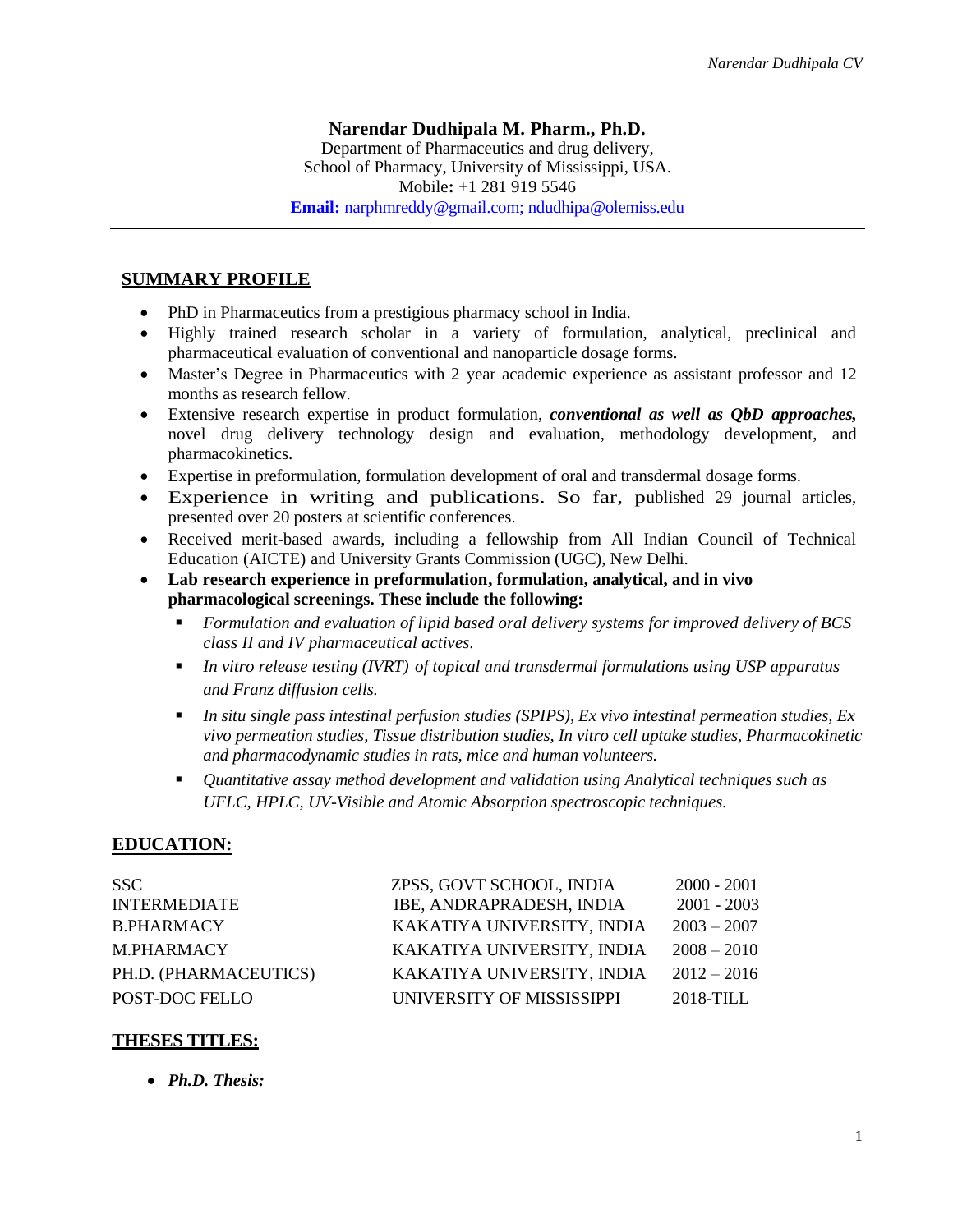Preparation characterization and in vivo evaluation of solid lipid nanoparticles of some antihypertensive and other drugs

*Mentor: Prof. V. Kishan, Kakatiya University, Warangal, India*

• *M.Pharm Thesis:*  Preparation and evaluation of gastro retentive delivery of fluoroquinolone antibiotics

#### *Mentor: Prof. Y. Madhusudan Rao, Kakatiya University, Warangal, India*

## **AWARDS & HONORS**

- *All India rank 382, with 99 percentile in GATE-2008.*
- *AICTE Fellowship:*  Recipient of AICTE-JRF from 2008 to 2010
- *Best Research Paper Award (2011)* Recipient of best research paper award (first author) for a research paper published in the International Journal of Pharmaceutical Sciences and Nanotechnology in 2011.
- *UGC (University Grants Commission) Fellowship* Recipient of UGC-BSR (NDF) from 2012-2015
- *Best Research Paper Award (2014, 2016)* Recipient of best research paper award (co-author) for a research paper published in the International Journal of Pharmaceutical Sciences and Nanotechnology in 2014.
- *DST travel grant (2015)*

Recipient of DST travel grant from New Delhi, India for presenting poster at AAPS-2015 Annual meeting and exposition, USA in 2015.

### **PROFESSIONAL EXPERIENCE**

#### **Associate Professor (Dept. of Pharmaceutics)**

**Vaagdevi Institute of Pharmaceutical Sciences November 2016 – 16-10-2017**

• Teaching and research guidance for B. Pharm and M. Pharm for the fulfillment of thesis.

- 12 M. Pharmacy students thesis works were completed under my supervision.
- Research Experience

# **Assistant Professor (Dept. of Pharmaceutics)**

# **Vaagdevi Institute of Pharmaceutical Sciences Dec 2010 – Dec 2011**

Teaching and research guidance for B. Pharm for the fulfillment of thesis.

# **RESEARCH EXPERIENCE**

# **PhD 2012-2016 under the supervision of Prof. V. Kishan. Kakatiya University**

• Development, in vitro and in vivo characterization of solid lipid nanoparticles of candesartan cilexetil, nisoldipine, rosuvastatin calcium, zaleplon and isradipine.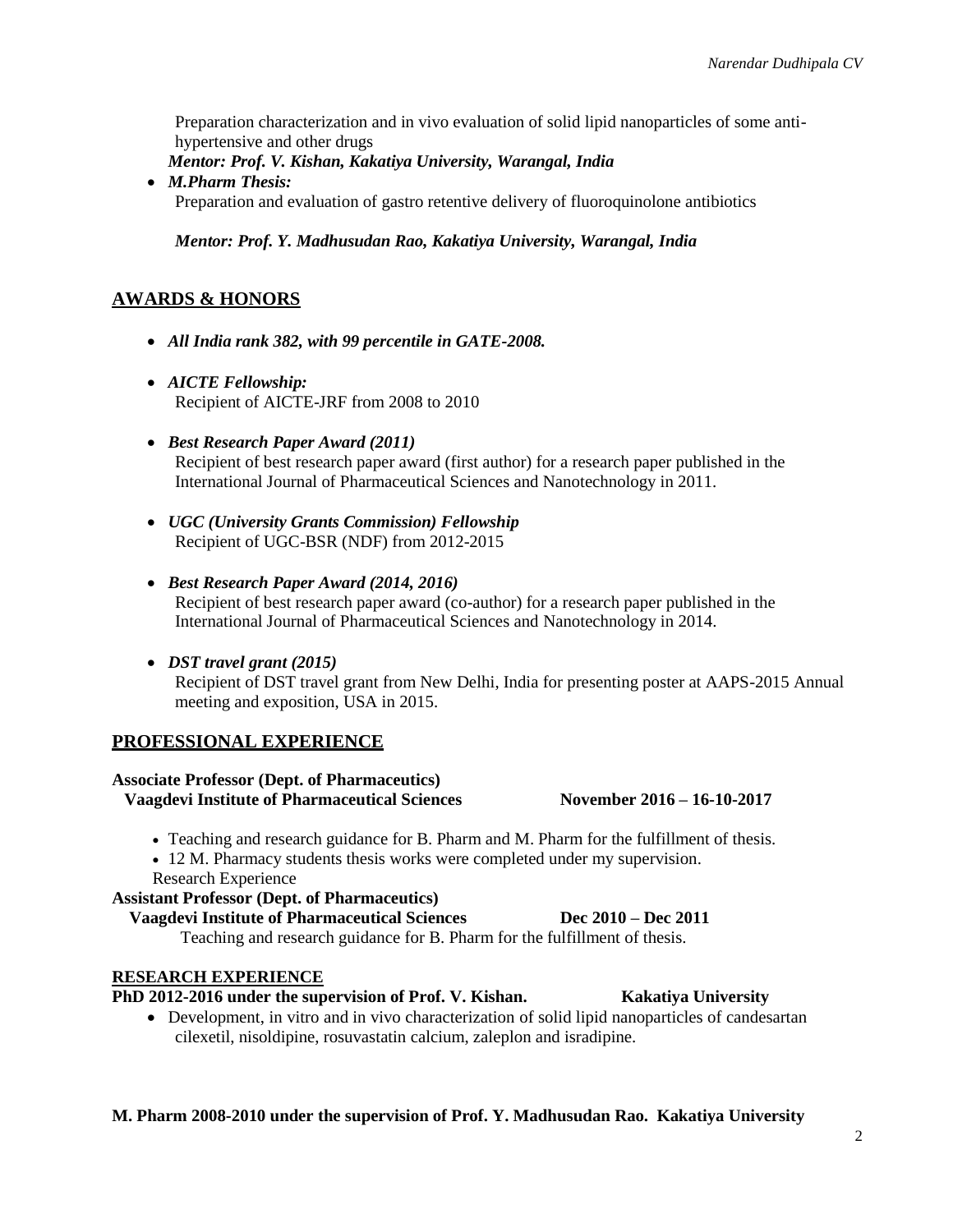- Development of floating matrix tablets of Ofloxacin and Ornidazole in combined dosage form: in vitro and in vivo evaluation in healthy human volunteers.
- Pharmaceutical Development and Clinical Pharmacokinetic Evaluation of Gastro retentive Floating Matrix Tablets of Levofloxacin
- Transmucosal Delivery of Domperidone or felodipine and pioglitazone combination from Bilayered Buccal Patches and pellets: *in vitro*, *ex vivo* and *in vivo* characterization (partly involved).

#### **Collaborative research**

• Research collaboration with Prathima Medical College in clinical study case report entitled **"***Randomized Placebo-Controlled Clinical Study on the Role of Zinc in Low Birth Weight Neonates*". A research was published in the journal IJPSN in 2014.

## **TECHNICALEXPERTISE**

- *Quality by design approaches (factorial, response surface methods)*
- High Performance Liquid Chromatography
- **•** Differential Scanning Calorimetry
- X-ray diffractometer
- **Dissolution Apparatus**
- **•** FT-IR (Perkin Elmer)
- Zeta Sizer (Malvren Nano ZS 90)
- Brookfield Viscometer
- CADMAC Tablet Punch
- Tablet coater
- Gel-electrophoresis
- SDS- PAGE gel electrophoresis
- **•** Ultra-Fast Liquid Chromatography
- **•** Freeze Drying
- UV-VIS Spectrophotometer
- Diffusion Apparatus
- In situ Single pass intestinal perfusion apparatus.

# **PUBLICATIONS**

- 1. Karthik Yadav Janga, Akshaya Tatke, **Narendar Dudhipala**, Sai Prachetan Balguri, Mohamed Moustafa Ibrahim, Doaa Nabih Maria, Monica M. Jablonski Soumyajit Majumdar. Gellan gum based sol-to-gel transforming system of natamycin transfersomes improves topical ocular delivery. J Pharm Exp Ther, 2019. March 14, 2019, jpet.119.256446; DOI: https://doi.org/10.1124/jpet.119.256446.
- 2. [Akshaya Tatke,](https://www.mdpi.com/search?authors=Akshaya%20Tatke&orcid=) **[Narendar Dudhipala](https://www.mdpi.com/search?authors=Narendar%20Dudhipala&orcid=)**, [Karthik Yadav Janga,](https://www.mdpi.com/search?authors=Karthik%20%20Yadav%20Janga&orcid=) [Bhavik Soneta,](https://www.mdpi.com/search?authors=Bhavik%20Soneta&orcid=) [Bharathi](https://www.mdpi.com/search?authors=Bharathi%20Avula&orcid=)  [Avula](https://www.mdpi.com/search?authors=Bharathi%20Avula&orcid=) an[dSoumyajit Majumdar.](https://www.mdpi.com/search?authors=Soumyajit%20Majumdar&orcid=) Melt-Cast Films Significantly Enhance Triamcinolone Acetonide Delivery to the Deeper Ocular Tissues. Pharmaceutics, 2019, *11*(4), 158; [https://doi.org/10.3390/pharmaceutics11040158.](https://doi.org/10.3390/pharmaceutics11040158)
- 3. [Akshaya Tatke,](https://www.mdpi.com/search?authors=Akshaya%20Tatke&orcid=) **[Narendar Dudhipala,](https://www.mdpi.com/search?authors=Narendar%20Dudhipala&orcid=)** [Karthik Yadav Janga,](https://www.mdpi.com/search?authors=Karthik%20%20Yadav%20Janga&orcid=) Sai Prachetan Balguri, [Bharathi](https://www.mdpi.com/search?authors=Bharathi%20Avula&orcid=)  [Avula,](https://www.mdpi.com/search?authors=Bharathi%20Avula&orcid=) Monica M. Jablonski Soumyajit Majumdar. In Situ Gel of Triamcinolone Acetonide-Loaded Solid Lipid Nanoparticles for Improved Topical Ocular Delivery: Tear Kinetics and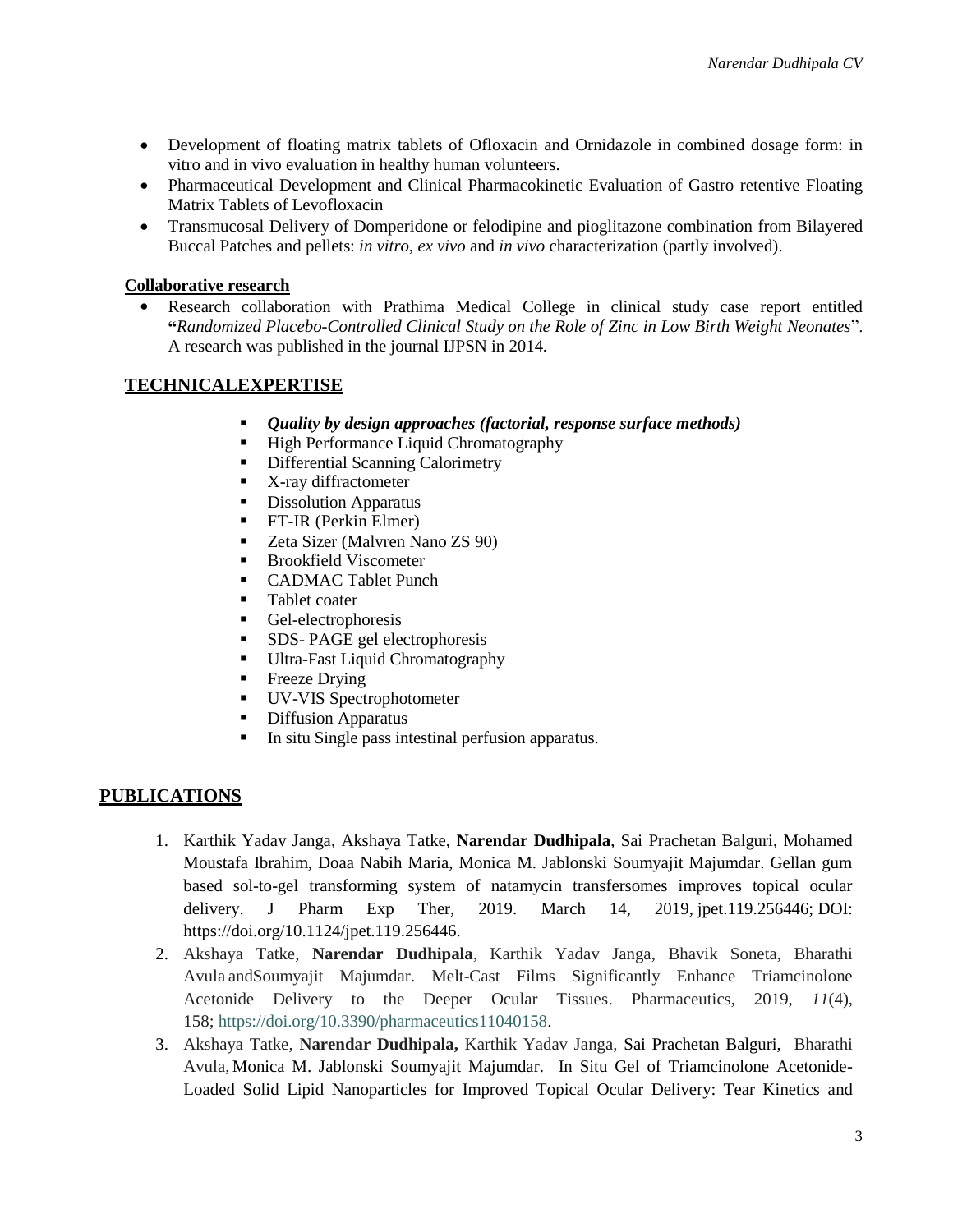Ocular Disposition Studies. [Nanomaterials \(Basel\).](https://www.ncbi.nlm.nih.gov/pubmed/30591688) 2018 Dec 27;9(1). pii: E33. doi: 10.3390/nano9010033.

- 4. Ruchi Thakkar, Akash Patil, Tabish Mehraj, **Narendar Dudhipala**, Soumyajit Majumdar. Updates in Ocular Antifungal Pharmacotherapy: Formulation and Clinical Perspectives. Current Fungal Infection Reports. 2019, doi.org/10.1007/s12281-019- 00338-6.
- 5. **Narendar D**, Karthik Yadav J, Thirupathi G. [Comparative study of nisoldipine-loaded](https://www.tandfonline.com/doi/full/10.1080/21691401.2018.1465068)  [nanostructured lipid carriers and solid lipid nanoparticles for oral delivery: preparation,](https://www.tandfonline.com/doi/full/10.1080/21691401.2018.1465068)  [characterization, permeation and pharmacokinetic evaluation.](https://www.tandfonline.com/doi/full/10.1080/21691401.2018.1465068) **Artificial cells, nanomed and biotech. Early online 11 April, 2018,** doi.org/10.1080/21691401.2018.1465068.
- 6. **Narendar D**, Govardhan K. Capecitabine lipid nanoparticles for anti-colon cancer activity in 1, 2 dimethylhydrazine induced colon cancer: Preparation, cytotoxic, pharmacokinetic and pathological evaluation. **Drug dev Ind pharm, Eraly online, March 2018**. doi: 10.1080/03639045.2018.1445264.
- 7. **Narendar D** and Kishan V. Improved anti-hyperlipidemic activity of Rosuvastatin Calcium via lipid nanoparticles: pharmacokinetic and pharmacodynamic evaluation. *Euro J Pharm Biopharm.* 2017; 110 (1):47-57.
- 8. **Narendar D** and Kishan Veerabrahma. Candesartan cilexetil loaded solid lipid nanoparticles for oral delivery: characterization, pharmacokinetic and pharmacodynamic evaluation**.** *Drug Delivery***,** 2016, 23 (2); 395-404.
- 9. **Narendar D** and Kishan Veerabrahma. Pharmacokinetic and pharmacodynamic studies of nisoldipine-loaded solid lipid nanoparticles developed by central composite design. *Drug Dev Ind Pharm,* 2015; 41 (12), 1968-77.
- 10. **Narendar D** and Kishan V. Candesartan cilexetil nanoparticles for improved oral bioavailability. **Ther deli, 2017; 8(2):79-88.**
- 11. **Narendar D** and Karthikyadav J. Lipid nanoparticles of zaleplon for improved oral delivery by Box-Behnken design: Optimization, *in vitro* and *in vivo* evaluation. *Drug Dev Ind Pharm,* **2017; 43(7):1205-1214.**
- 12. **Narendar D**, K. Someshwar, N. Arjun and Y. Madhusudan Rao. Quality by design approach for development and optimization of Quetiapine Fumarate effervescent floating matrix tablets for improved oral delivery. **J Pharm Investigation., 2016; 46(3):253-263.**
- 13. **Narendar D,** Chinna Reddy P, Sunil R and Madhusudan Rao Y. Development of floating matrix tablets of Ofloxacin and Ornidazole in combined dosage form: in vitro and in vivo evaluation in healthy human volunteers**.** *Int J Drug Deli* 4 (2012) 462-469.
- 14. Arun Butreddy**, Narendar Dudhipala** and KishanVeerabrahma. Development of olmesartan medoxomil lipid based nanoparticles and nanosuspension: Preparation, characterization and comparative pharmacokinetic evaluation. **Artificial cells, nanomed and biotech. Early online March, 2017;** dx.doi.org/10.1080/21691401.2017.1299160.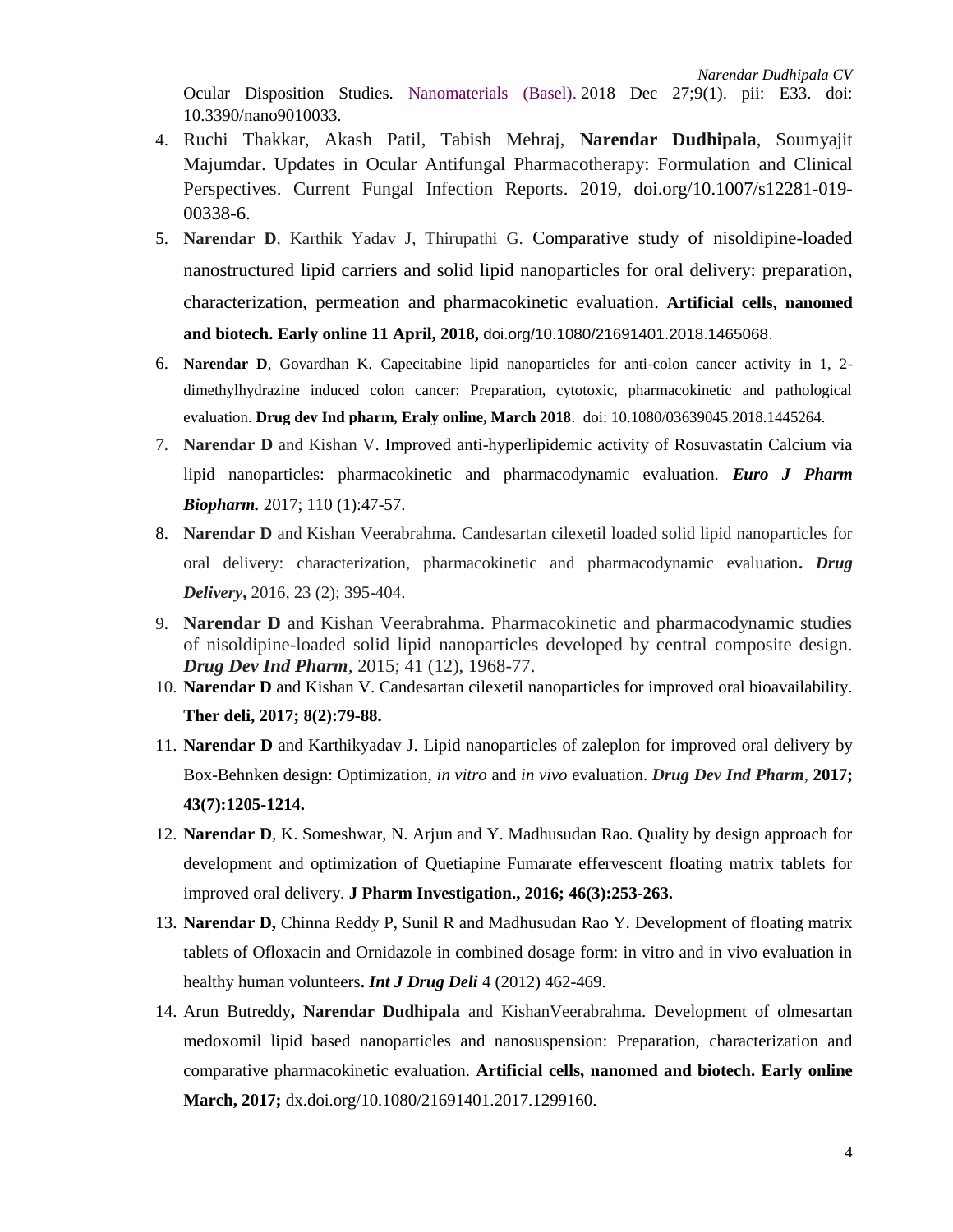- 15. Nagaraj K, **Narendar D** and Kishan V. Development of olmesartan medoxomil optimized nanosuspension using Box-Behnken design to improve oral bioavailability. *Drug Dev Ind Pharm,* **2017; 43(7):1186-1196.**
- 16. Pitta Sravan, **Dudhipala Narendar**, Narala Arjun and Veerabrahma Kishan. Development and evaluation of zolmitriptan transfersomes by Box-Behnken design for improved bioavailability by nasal delivery. *Drug Dev Ind Pharm* **(Accepted).**
- 17. Chinna Reddy Palem, Ramesh Gannu, **Narender D**, Vamshi Vishnu Yamsani, and Madhusudan Rao Yamsani. Transmucosal Delivery of Domperidone from Bilayered Buccal Patches: *In Vitro*, *Ex Vivo* and *In Vivo* Characterization. *Arch Pharm Res***.** 34(10): 1701-1710, 2011.
- 18. Chinna Reddy Palem, **Narendar D**, Sunil Kumar Battu, Michael A. Repka and Madhusudan Rao Yamsani**.** Development, Optimization and in vivo Characterization of Domperidone Controlled Release Hot Melt Extruded Films for Buccal Delivery**.** *Drug Dev Ind Pharm***,** 2015 Nov 4:1-12.
- 19. Chinna Reddy Palem, **Narendar D**, Sunil Kumar Battu, Satyanarayana Goda, and Madhusudan Rao Yamsani**.** Combined dosage form of pioglitazone and felodipine as mucoadhesive pellets via hot melt extrusion for improved buccal delivery with application of quality by design approach. *J Drug Del Sci Tech***.** 2015, 30, 209-219**.**
- 20. A. Anusha, **D. Narendar,** B. Krishna Murthy and P. Govardhan. Influence of Single and Multi Dose Treatment of Glipizide on Pharmacokinetics and Pharmacodynamics of Irbesartan in Normal and Hypertensive Rats. **High blood press and cardiovas preve.** 2017; 24(2); 179-185.
- 21. Thirupathi G, Swetha E and **Narendar D**. Role of isradipine loaded solid lipid nanoparticles in the pharmacodynamic effect of isradipine in rats. **Drug res,** 2017; 67(03): 163-169.

#### **ABSTRACTS & PRESENTATIONS:**

- 1. Anusha K, Nagaraju B and **D Narendar**. Preparation and characterization of isradipine loaded solid lipid nanoparticles for oral bioavailability enhancement 68<sup>th</sup> IPC, held at Visakhapatnam, 16-18<sup>th</sup> December, 2016.
- 2. Pitta Sravan, Narala Arjun, **D Narendar** and Kishan Veerabrahma. Development and evaluation of zolmitriptan transfersomes by Box-Behnken design for improved nasal delivery held at 67<sup>th</sup> IPC, Mysore, 19-21<sup>st</sup> December, 2015.
- 3. **D. Narendar** and Kishan Veerabrahma. Improved Anti-hyperlipidemic Activity of Rosuvastatin Calcium via Lipid Nanoparticles: Pharmacokinetic and Pharmacodynamic Evaluation. Presented at AAPS Annual meeting and exposition held at New Orlando, USA 25-29<sup>th</sup> October, 2015.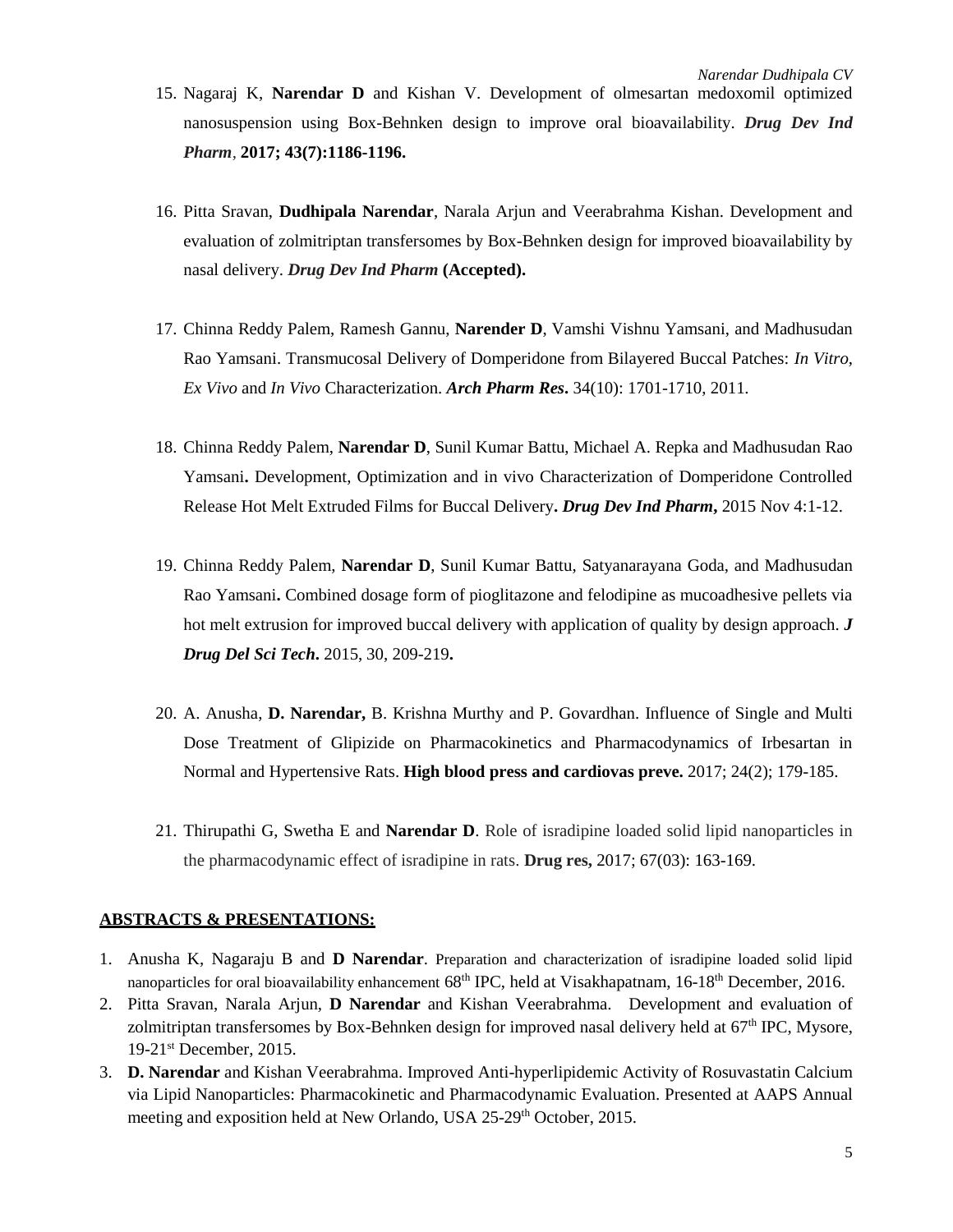- 4. **D. Narender** and Kishan Veerabrahma. Pharmacokinetic and pharmacodynamic studies of nisoldipineloaded solid lipid nanoparticles developed by central composite design. Oral presentation in Dr KV Rao Young Scientist award conference held at Hyderabad, 3<sup>rd</sup> April, 2015.
- 5. **D. Narender** and Kishan Veerabrahma. Development of Solid lipid nanoparticles for enhancement of oral bioavailability of rosuvastatin calcium: preparation, characterization and pharmacokinetic evaluation. 66<sup>th</sup> IPC, held at Hyderabad, 23-25<sup>th</sup> January, 2015.
- 6. **D. Narender** and Kishan Veerabrahma**.** Development of Solid Lipid Nanoparticles of Nisoldipine For Improved Oral Bioavailability: Optimization, Characterization, Pharmacokinetic and Pharmacodynamic Evaluation.National symposium held at SIPRA labs, Hyderabad, 2<sup>nd</sup>July, 2014.
- 7. **D. Narender** and Kishan V. Candesartan cilexetil loaded solid lipid nanoparticles for oral delivery: characterization, pharmacokinetic and pharmacodynamic evaluation**.** Oral presentation in Dr KV Rao Young Scientist award conference held at Hyderabad, 23rd March, 2014.
- 8. **D. Narender** and Kishan Veerabrahma. Formulation development and optimization of nisoldipine loaded solid lipid nanoparticles using central composite design.65<sup>th</sup> IPC held at New Delhi, 22-24<sup>th</sup> December, 2013.
- 9. **D. Narender** and Kishan V. Candesartan loaded solid lipid nanoparticles for improved oral bioavailability. AAPS, 2013 held at San Diego, USA..
- 10. **D. Narender** and Kishan V. Preparation, characterization and *in-vivo* evaluation of solid lipid nanoparticles loaded with Candesartan cilexetil to improve oral bioavailability in ICETCPS at JNTU Anantapur, May, 2013, AP.
- 11. **D. Narender**, Chinna Reddy P and Madhusudan Rao Yamsani. Development and Formulation of gastro retentive floating matrix tablets of ofloxacin and ornidazole in combined dosage form: *in-vitro* and *invivo* evaluation in 62nd IPC held in Manipal.
- 12. **D. Narender**, Chinna Reddy P and Madhusudan Rao Yamsani. Development and Formulation of gastro retentive floating matrix tablets of levofloxacin: *in-vitro* and *in-vivo* evaluation in International Conference held in Kakatiya University, Warangal. (20-22<sup>nd</sup> November, 2010).
- 13. **D. Narender**, Niranjan Reddy K, Sunil Reddy and Madhusudan Rao Yamsani. Enhancement of solubility and dissolution rate of felodipine solid dispersions. RAPS-2, 20-22nd November, 2012, KU.
- 14. Sunil R, **Narender. D** and Madhusudan Rao Y. Pharmacokinetic studies of metaprolol succinate sustained release matrix tablets in healthy human volunteers. National seminar held at Kakatiya University 2012*\*\*Best poster awarded with first prize\*\* Can be provided if needed.*